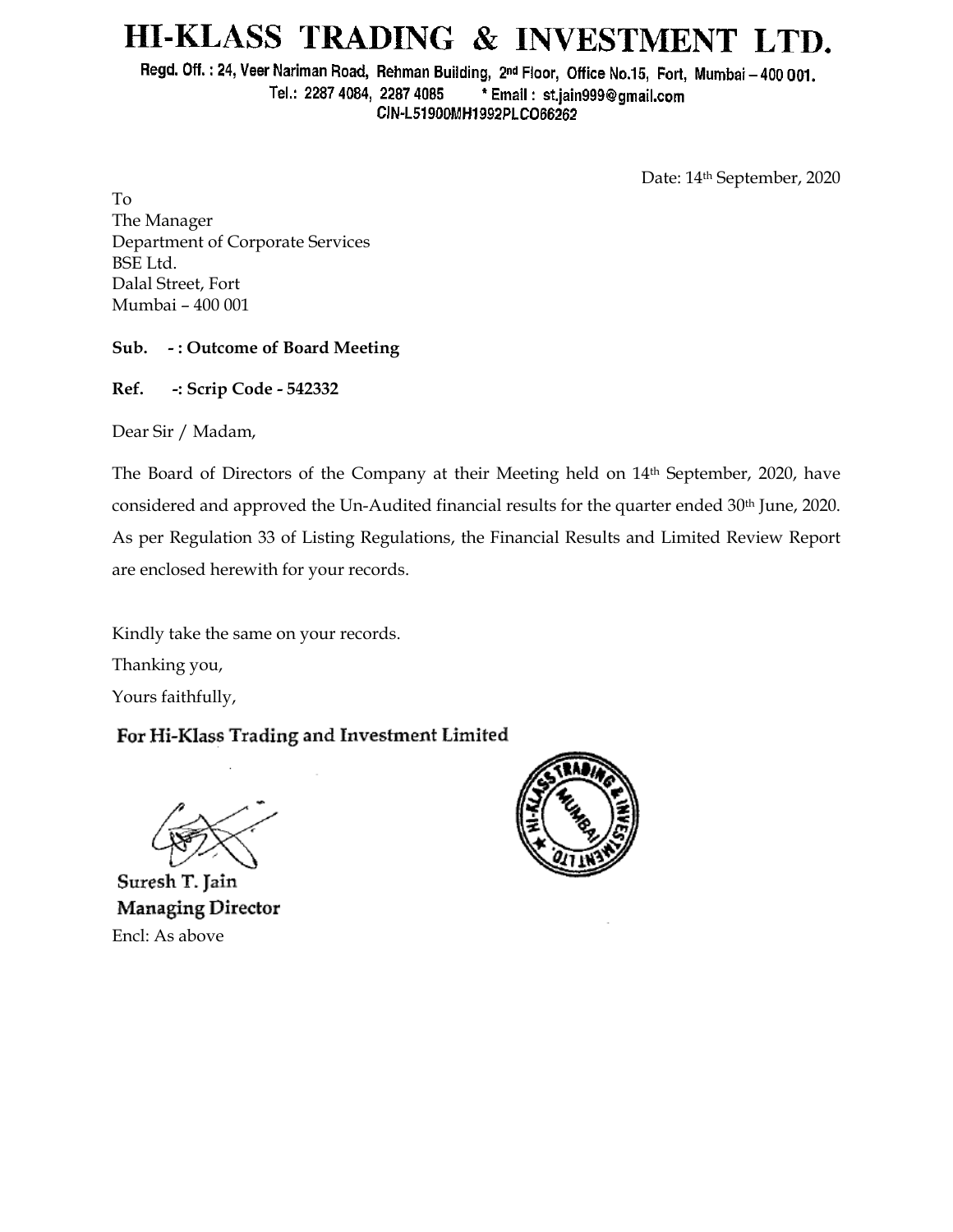HI-KLASS TRADING & INVESTMENTS LIMITED<br>CIN: L51900MH1992PLC066262<br>Statement of Dandiann Road, Rehman Bulding, 2nd Floor, Office No. 15, Fort, Mumbai 400 001.<br>Statement of Standalone Unaudited Results for the Quarter ended

÷,

Ĩ

J.

1. 2010年4月

di propinsi pengeranan ke

j ł,

į  $\frac{1}{2}$ 

|                | statement or standardive onadqued ivesures for the Quarter ended SO/00/2020                      |                                              |                                           |                                                                       | (Rs. In Lacs/amount)     |
|----------------|--------------------------------------------------------------------------------------------------|----------------------------------------------|-------------------------------------------|-----------------------------------------------------------------------|--------------------------|
|                |                                                                                                  |                                              | <b>Quarter Ended</b>                      |                                                                       | Year Ended               |
|                | <b>Particulars</b>                                                                               | 3 months ended<br>30/06/2020                 | Preceding 3<br>months ended<br>31/03/2020 | Corresponding 3<br>months ended in<br>the previous year<br>30/06/2019 | Year ended<br>31/03/2020 |
|                |                                                                                                  | (Unaudited)                                  | (Audited)                                 | (Unaudited)                                                           | (Audited)                |
|                | <b>Revenue from operations</b><br>[i] Interest Income                                            | 4.38                                         | 8.19                                      | 0.35                                                                  | 14.42                    |
|                | (ii) Dividend Income                                                                             | $\cdot$                                      | $\blacksquare$<br>٠                       | $\bullet$                                                             | ۰                        |
|                | (iii) Rental Income<br>(iv) Fees and commission Income                                           | $\cdot$                                      | $\bullet$<br>ä,                           | ä,<br>ä,                                                              | ÷,<br>٠                  |
|                | (v) Net gain on fair value changes                                                               | ٠                                            |                                           | ÷,                                                                    |                          |
| ſviì           | Net gain on derecognition of financial<br>instruments under amortised cost category              |                                              |                                           |                                                                       |                          |
|                | (vii) Sale of products (including Excise Duty)                                                   |                                              | ٠                                         | ۰                                                                     | Ĭ.                       |
|                | (viii) Sale of services<br>(ix) 0thers [to be specified}                                         | $\cdot$                                      | ٠<br>٠                                    | ٠                                                                     | Ĭ.                       |
| m              | <b>Total Revenue from operations</b>                                                             | 4.38                                         | 8.19                                      | 0.35                                                                  | 14.42                    |
| (11)           | Other Income (to be specified)                                                                   | ÷                                            |                                           |                                                                       |                          |
|                |                                                                                                  |                                              |                                           |                                                                       |                          |
| тm             | Total Income (1+II)                                                                              | 4.38                                         | 8.19                                      | 0.35                                                                  | 14.42                    |
|                | Expenses                                                                                         |                                              |                                           |                                                                       |                          |
|                | [1] Finance Costs                                                                                | $\overline{\phantom{a}}$                     | $\blacksquare$                            | $\blacksquare$                                                        | $\tilde{\phantom{a}}$    |
|                | (ii) Fees and commission expense<br>(UI) Net loss on fair value changes                          | ٠                                            | ٠                                         |                                                                       | ٠                        |
|                | Net loss on derecognition of financial                                                           |                                              |                                           |                                                                       |                          |
|                | (iv) instruments under amortised cost category                                                   |                                              |                                           |                                                                       |                          |
|                | (v) Impairment on financial instruments<br>(vi) Cost of materials consumed                       | $\ddot{\phantom{a}}$<br>$\ddot{\phantom{0}}$ | ¥                                         | $\bullet$<br>٠                                                        | ۰<br>$\bullet$           |
|                | [VII] Purchases of Stock-in-trade                                                                |                                              |                                           |                                                                       |                          |
|                | Changes in Inventories of finished goods,                                                        |                                              | ŧ                                         |                                                                       |                          |
|                | (vili} stock-in-trade and work-in- progress<br>[ix] Employee Benefits Expenses                   | 1.36                                         | ÷<br>3.14                                 | 0.69                                                                  | 5.50                     |
|                | Depreciation, amortization and impairment                                                        |                                              |                                           |                                                                       |                          |
| I×.            | [xi] Others expenses [to be specified]                                                           | 0.12                                         | 0.01                                      | 3.89                                                                  | 0.01<br>6.79             |
| (IV)           | <b>Total Expenses (IV)</b>                                                                       | 1.48                                         | 2.16<br>5.31<br>$\mathbf{r}$              | 4.58                                                                  | 12.30                    |
|                |                                                                                                  |                                              | $\alpha$<br>$\ddot{\phantom{a}}$          |                                                                       |                          |
| <u>(۷)</u>     | Profit / (loss) before exceptional items and<br>tax (111-3V)                                     | 2.89                                         | 2.88                                      | (4.23)                                                                | 2.12                     |
| $\overline{N}$ | <b>Exceptional Items</b>                                                                         |                                              |                                           |                                                                       |                          |
| (VII)          | Profit/(loss) before tax (V -Vi )                                                                | 2.89                                         | 2.88<br>$\overline{\phantom{a}}$          | (4.23)                                                                | 2.12                     |
| (VIII)         | Tax Expense:<br>[1] Current Tax                                                                  |                                              | 0.53                                      |                                                                       | 0.53                     |
|                | (2) Deferred Tax                                                                                 | ٠                                            | ٠<br>τ                                    |                                                                       |                          |
| (1X)           | Profit / (loss) for the period from continuing<br>operations(VII-VIII)                           | 2.89                                         | J.<br>2.35                                | [4.23]                                                                | 1.59                     |
| $\alpha$       | Profit/(loss) from discontinued operations                                                       |                                              |                                           |                                                                       |                          |
| (XI)           | Tax Expense of discontinued operations                                                           |                                              | í,                                        | ä,                                                                    | ٠                        |
| (XII)          | Profit/(lass) from discontinued<br>operations [After tax] [X-XI]                                 |                                              | ÷                                         |                                                                       |                          |
| (XIII)         | Profit/(loss) for the period (IX+XII)                                                            | 2.89                                         | ۰.<br>2.35                                | (4.23)                                                                | 1.59                     |
| <b>(XIV)</b>   | Other Comprehensive Income                                                                       |                                              | $\epsilon$                                |                                                                       |                          |
|                | (A) (i) Items that will not be reclassified to                                                   |                                              |                                           |                                                                       |                          |
|                | profit or loss (specify items and amounts)                                                       |                                              |                                           |                                                                       |                          |
|                | [ii] Income tax relating to items that will not                                                  |                                              | k,                                        |                                                                       |                          |
|                | be reclassified to profit or loss<br>(Subtotal (A                                                | ٠                                            | ï<br>٠                                    |                                                                       |                          |
|                | [B] [i] Items that will be reclassified to profit                                                |                                              |                                           |                                                                       |                          |
|                | or loss (specify items and amounts)                                                              |                                              |                                           |                                                                       |                          |
|                | (ii) Income tax relating to Items that will be<br>reclassified to profit or loss                 |                                              |                                           |                                                                       |                          |
|                | Subtotal (B)                                                                                     |                                              |                                           |                                                                       |                          |
|                | Other Comprehensive Income (A + B)                                                               |                                              | ä                                         | ÷                                                                     |                          |
|                | Total Comprehensive Income for the                                                               |                                              |                                           |                                                                       |                          |
| (XV)           | period (XIII+XIV) (Comprising Profit<br>(Loss) and other Comprehensive income<br>for the period) | 2.89                                         | 2.35                                      | (4.23)                                                                | 1.59                     |
|                | Earnings per equity share (for continuing                                                        |                                              |                                           |                                                                       |                          |
| (XVI)          | operations)<br>Basic (Rs.)                                                                       | 0.09                                         | 0.08                                      |                                                                       | 0.05                     |
|                | Diluted [Rs.]                                                                                    | 0.09                                         | 0.08                                      |                                                                       | 0.05                     |
| (XVII)         | Earnings per equity share (for<br>discontinued operations)                                       |                                              |                                           |                                                                       |                          |
|                | Basic (Rs.)                                                                                      |                                              |                                           |                                                                       | ٠                        |
|                | <b>Diluted (Rs.)</b>                                                                             |                                              |                                           | ¥                                                                     | $\cdot$                  |
|                | Earnings per equity share (for continuing                                                        |                                              |                                           |                                                                       |                          |
|                | (XVIII) and discontinued operations)<br>Basic (Rs.)                                              | 0.09                                         | 0.08                                      |                                                                       | 0.05                     |
|                | <b>Diluted (Rs.)</b>                                                                             | 0.09                                         | 80.0                                      |                                                                       | 0.05                     |

Notes:<br>
1) The above results were reviewed by the Audit Committee and thereafter taken on record by the Board in its meeting held on 14th September, 2020 and also Limited Review were carried out by the Statutory Auditors. 2) Previous period figures have been regrouped/rearranged wherever considered necessary.

3) Financial Results for all the periods presented have been prepared In accordance with IND AS notified<br>under the Companies (Indian Accounting Standards) Rules, 2015 as amended from time to time<br>For HI•KLASS TRADING & INV

Date: 14th September, 2020 Place: Mumbal.



**LIMITED** 祘 SURESH JAIN<br>MANAGING DIRECTOR